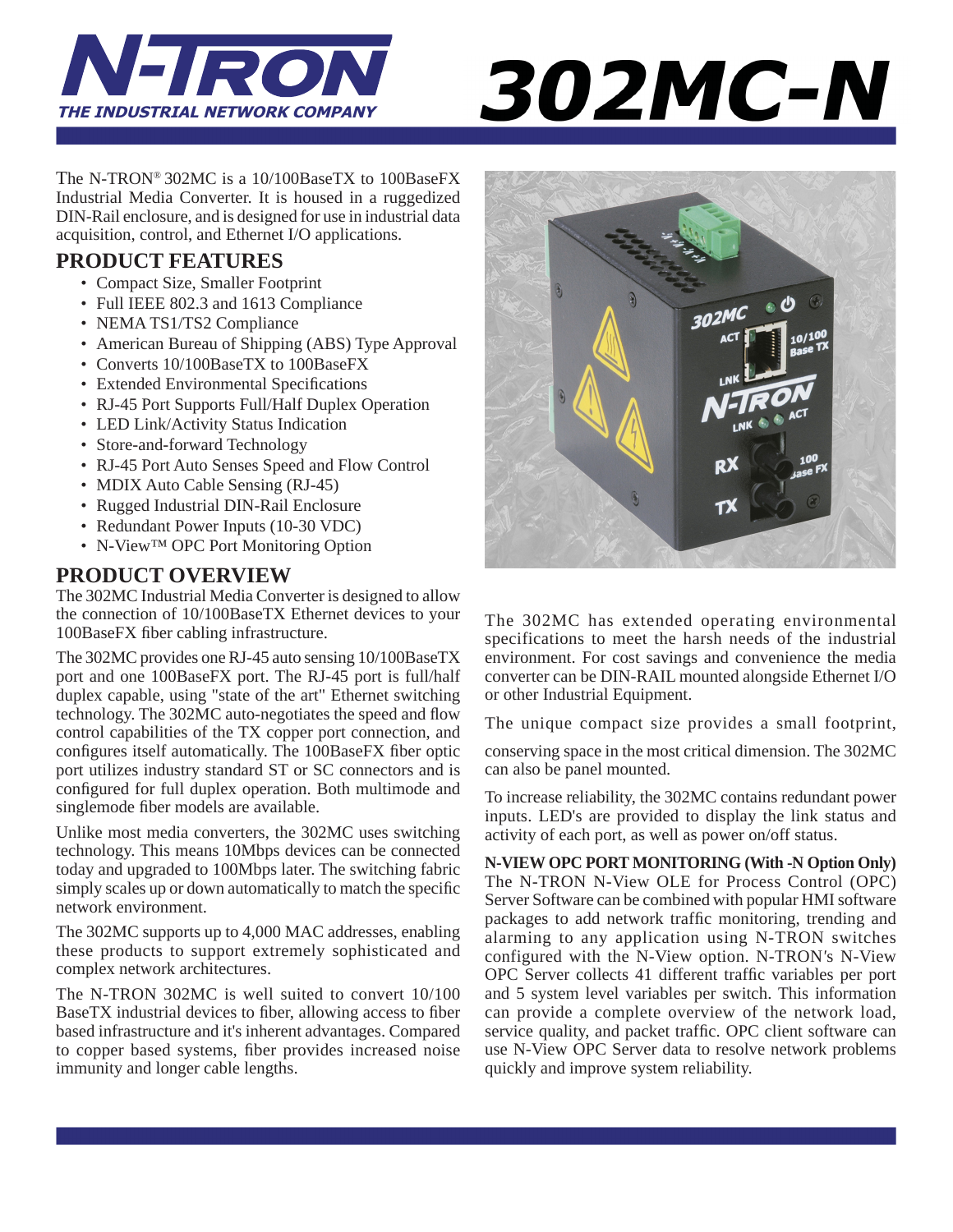

## QUALITY MANAGEMENT SYSTEM **CERTIFIED BY DNV**

## $=$  ISO 9001:2008  $=$

## **302MC-N SPECIFICATIONS**

#### **Case dimensions**

| Height: | 3.0"       | $(7.7 \text{ cm})$ |
|---------|------------|--------------------|
| Width:  | 2.1"       | $(5.4 \text{ cm})$ |
| Depth:  | 3.2"       | $(8.2 \text{ cm})$ |
| Weight: | $0.75$ lbs | $(0.3 \text{ kg})$ |

#### **Electrical**

Input Voltage: 10-30 VDC Input Current: 250 mA@24V BTU/hr: 20.5@24VDC 9.5Amp/0.9ms@24V

C to  $70^{\circ}$ C

C to 85 $\degree$ C

(Non Condensing)

#### **Environmental**

Operating Temperature: Storage Temperature:

Operating Humidity: 10% to 95%

Operating Altitude: 0 to 10,000 ft.

# **Shock and Vibration (bulkhead mounting)**<br>Shock: 200g @ 10ms

200g @ 10ms Vibration/Seismic: 50g, 5-200Hz, Triaxial

# **Network Media**

100BaseTX: >Cat5 Cable 100BaseFX Singlemode: 7-10/125μm

Multimode: 50-62.5/125μm

>Cat3 Cable

# **Connectors**<br>10/100BaseTX:

One (1) RJ-45 TX Port 100BaseFX: One (1) ST or SC Duplex Port

## **Recommended Wiring Clearance**

Front: 4" (10.16 cm) Top: 1" (2.54 cm)

#### **Fiber Transceiver Characteristics**

| <b>Fiber Length</b>           | $2km*$       | $15km**$ | $40km**$ | $80km**$ |
|-------------------------------|--------------|----------|----------|----------|
| <b>TX Power Min</b>           | $-19dBm$     | $-15dBm$ | $-5dBm$  | -5dBm    |
| <b>RX Sensitivity Max</b>     | $-31$ d $Bm$ | $-31dBm$ | $-34dBm$ | $-34dBm$ |
| Wavelength                    | 1310nm       | 1310nm   | 1310nm   | 1550nm   |
| * Multimode Fiber Optic Cable |              |          |          |          |

\* Multimode Fiber Optic Cable \*\* Singlemode Fiber Optic Cable

## **Contact Information**



REV 100610

® 2010 N-TRON, Corp. N-TRON and the N-TRON logo are trademarks of N-TRON, Corp. Product names mentioned herein are for identification purposes only and may be trademarks and/or registered trademarks of their respective company. Specifications subject to change without notice. The responsibility for the use and application of N-TRON products rests with the end user. N-TRON makes no warranties as to the fitness or suitability of any N-TRON product for any specific application. N-TRON Corporation shall not be liable for any damage resulting from the installation, use, or misuse of this product. Printed in USA.

## **BENEFITS**

## **Industrial Media Converter**

- Compact Size, Smaller Footprint
- Converts 10/100BaseTX to 100BaseFX
- High Reliability/Availability
- Extended Environmental Specifications
- Ruggedized DIN-Rail Enclosure
- High Performance
- High MTBF >2M Hours (measured)

## **Ease of Use**

- Plug & Play Operation
- RJ-45 Auto Sensing 10/100BaseTX Port
- RJ-45 Port Auto Senses Duplex, Speed, and Cable Type
- Compact DIN-Rail Package

## **Increased Performance**

- Full Wire Speed Capable
- 100BaseFX Fiber Uplink
- Full Duplex Capable
- Eliminates Network Collisions
- Increases Network Determinism
- N-View Port Viewing Option

## **Regulatory Approvals**

*FCC Part 15 Class A UL Listed 1604 (US and Canada) CLASS I, DIV 2, GROUPS A,B,C,D,T4A CE EN61000-6-2,4, EN55011, EN61000-4-2,3,4,5,6 ABS Type Approval for Shipboard Applications IEEE 1613 for Electric Utility Substations GOST-R Certifi ed RoHS Compliant*